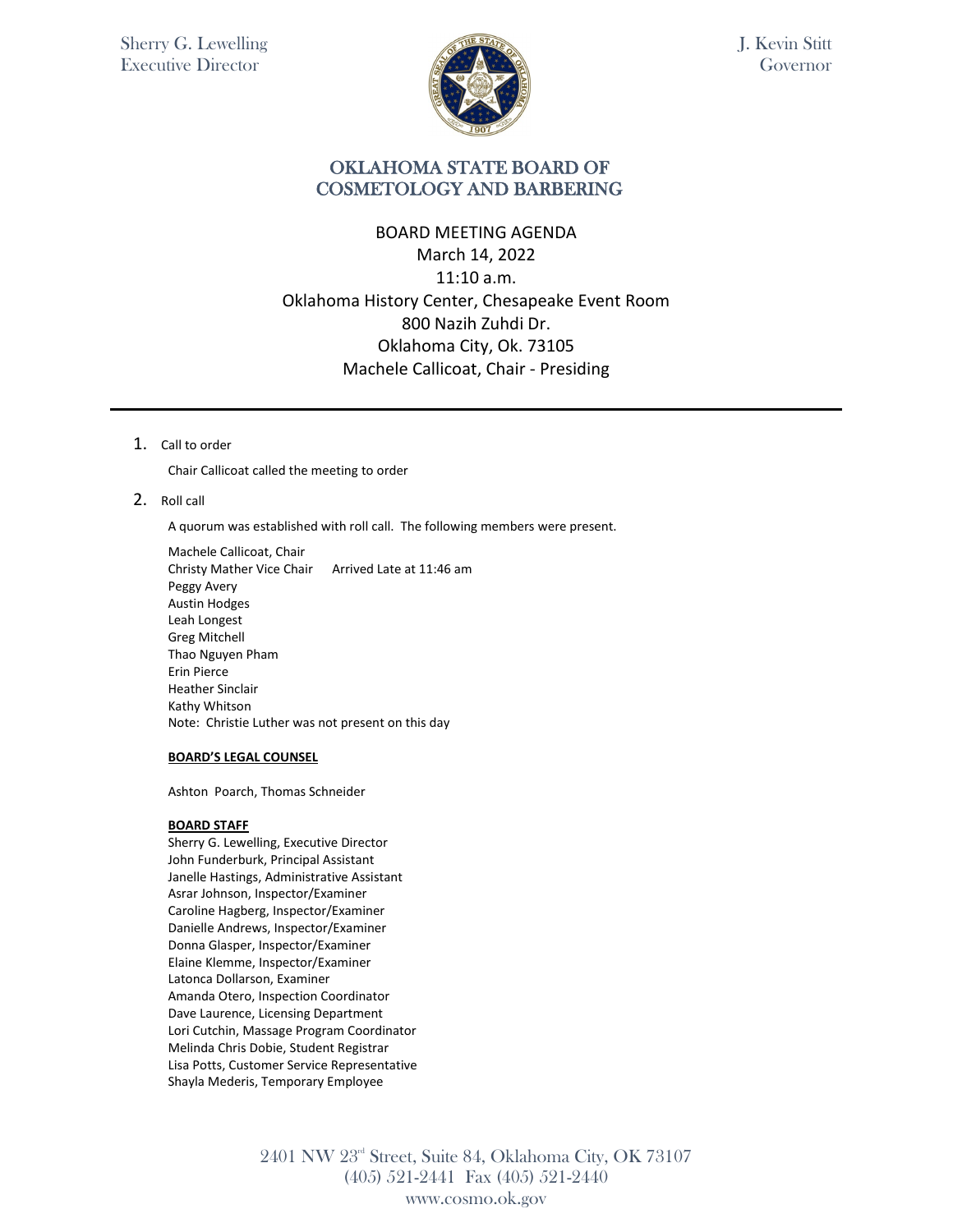

## **VISITORS**

Laura Grisso Eyster, Linda Wiist, Dennese King, Michael Pugliose, Brandy Bahm, Derrick Sinclair, Max Thomas, Dayton Walker, Laura Bryce, Krissy Miller, Bill Helton, Shelion Wakes, Clint Malnex, Michelle McFarland, Elena Leggins, Larry Coleman

- 3. This regularly scheduled meeting of the Oklahoma Cosmetology and Barbering Board has been convened in accordance with the Oklahoma Open Meeting Act.
- 4. Discussion and Possible Action to Approve or Disapprove Board Meeting Minutes from January 10, 2022.

A motion was made by Mr. Mitchell and seconded by Ms. Sinclair to approve Board Meeting Minutes from January 10, 2022

## **VOTING**

Avery, yes; Hodges, yes, Mitchell, yes; Nguyen Pham, yes; Pierce, yes; Sinclair, yes; Whitson, yes.

## **Motion passed**

5. Discussion and possible action to approve or disapprove budget report (January 1, 2022 to February 28, 2022) – Brandy Bahm, OMES, Agency Business Services

A motion was made by Mr. Mitchell and seconded by Ms. Hodges to approve budget report (January 1, 2022 to February 28, 2022) – Brandy Bahm, OMES, Agency Business **Services** 

# **VOTING**

Avery, yes; Hodges, yes, Mitchell, yes; Nguyen Pham, yes; Pierce, yes; Sinclair, yes; Whitson, yes.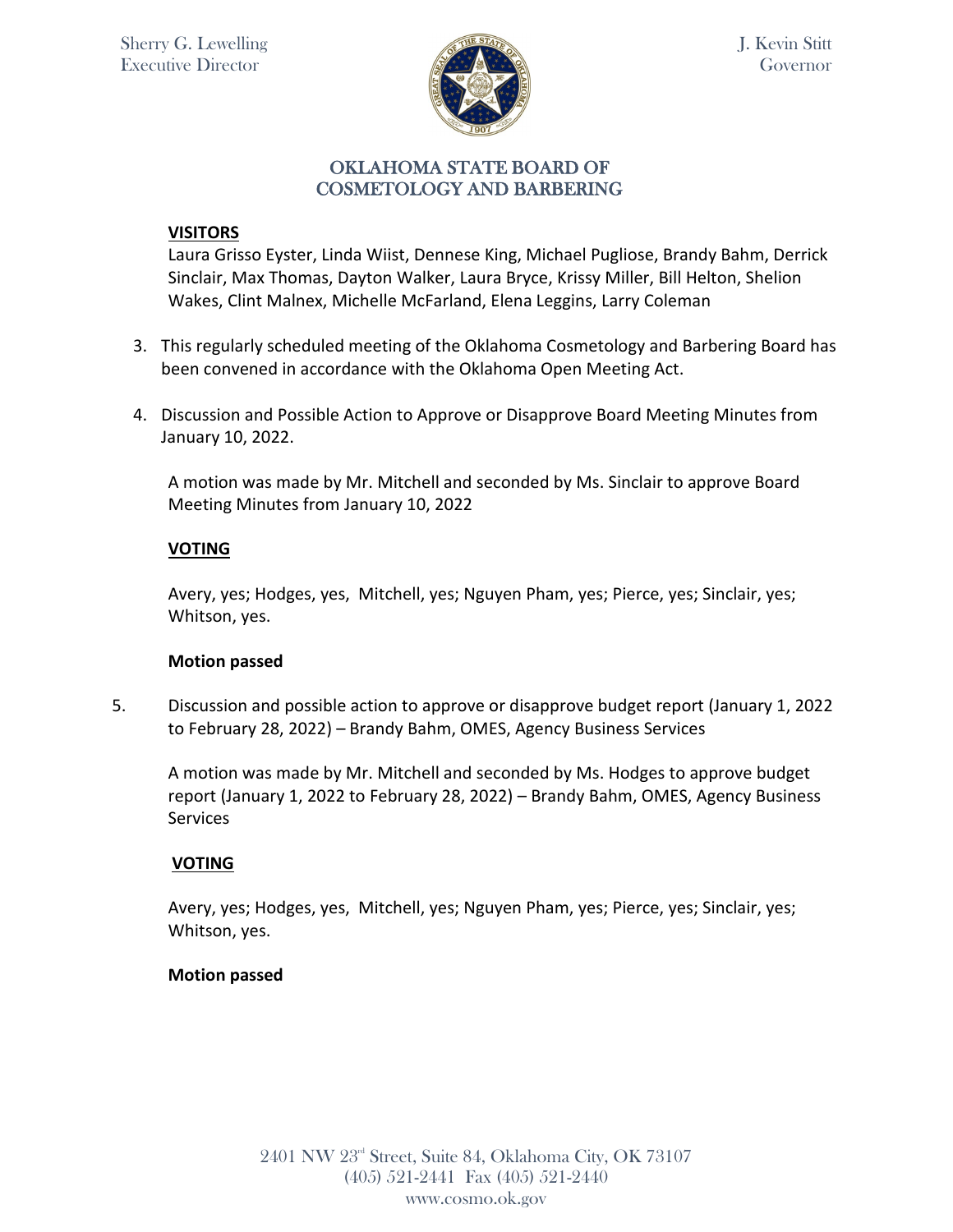

### OKLAHOMA STATE BOARD OF COSMETOLOGY AND BARBERING

 6. Discussion and possible action regarding individual proceedings held pursuant to Article II of the Administrative Procedures Act. By Vote, the Board may render a final or intermediate decision on any individual proceeding. Further, the Board may vote to enter executive session to discuss any individual proceeding pursuant to 25 O.S. § 307(B)(8). Should the Board enter executive session, a vote to exit executive session shall be publicly cast. Possible motion and vote to enter Executive Session regarding individual proceedings for the following citations:

Citation Number 00044 Luxe Beauty Co. Owner – Bailee N Keele;

A motion was made by Ms. Whitson and seconded by Ms. Hodges to uphold the citation.

### **VOTING**

Avery, yes; Hodges, yes, Mitchell, yes; Nguyen Pham, yes; Pierce, yes; Sinclair, yes; Whitson, yes.

### **Motion passed**

Citation Number 00045 Kenna Scott Taylor;

A motion was made by Ms. Pierce and seconded by Ms. Sinclair to uphold the citation

## **VOTING**

Avery, yes; Hodges, yes, Mitchell, yes; Nguyen Pham, yes; Pierce, yes; Sinclair, yes; Whitson, yes.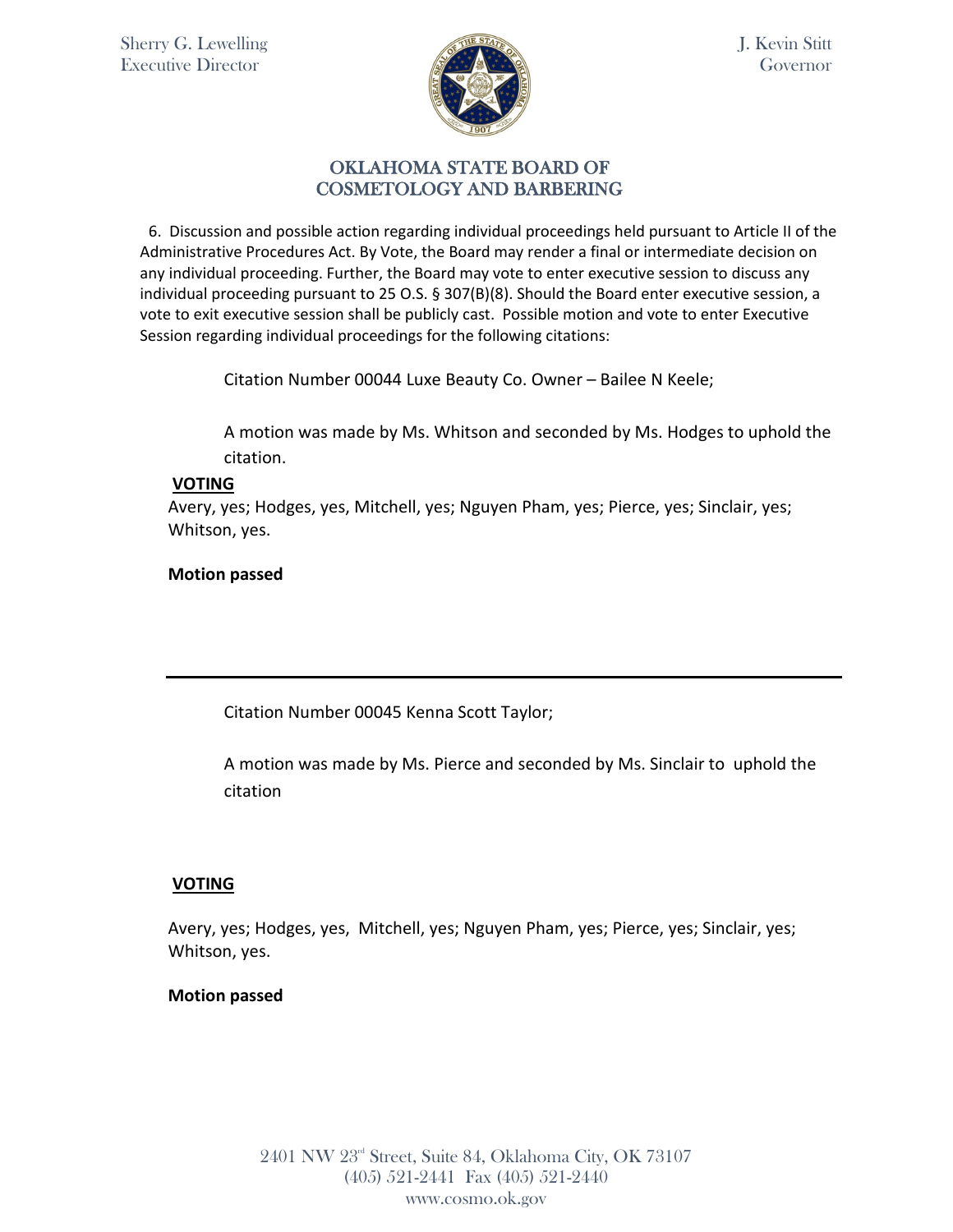

## OKLAHOMA STATE BOARD OF COSMETOLOGY AND BARBERING

Citation Number 00046 Katelynn Giahan Chau;

A motion was made by Ms. Whitson and seconded by Ms. Sinclair to uphold the citation.

## **VOTING**

Mather, yes; Avery, yes; Hodges, yes, Mitchell, yes; Nguyen Pham, yes; Pierce, yes; Sinclair, yes; Whitson, yes.

#### **Motion passed**

Citation Number 00047 Nail Concepts & Spa Owner – Hoi Van Tran; A motion was made by Ms. Sinclair and seconded by Ms. Nguyen Pham to uphold citation.

#### **VOTING**

Mather, yes; Avery, yes; Hodges, yes, Mitchell, yes; Nguyen Pham, yes; Pierce, yes; Sinclair, yes; Whitson, yes.

#### **Motion passed**

Citation Number 00053 Empire Nails and Spa Owner – My H Nguyen; A motion was made by Ms. Hodges and seconded by Ms. Avery to uphold the citation

#### **VOTING**

Mather, yes; Avery, yes; Hodges, yes, Mitchell, yes; Nguyen Pham, yes; Pierce, yes; Sinclair, yes; Whitson, yes.

#### **Motion passed.**

2401 NW 23rd Street, Suite 84, Oklahoma City, OK 73107 (405) 521-2441 Fax (405) 521-2440 www.cosmo.ok.gov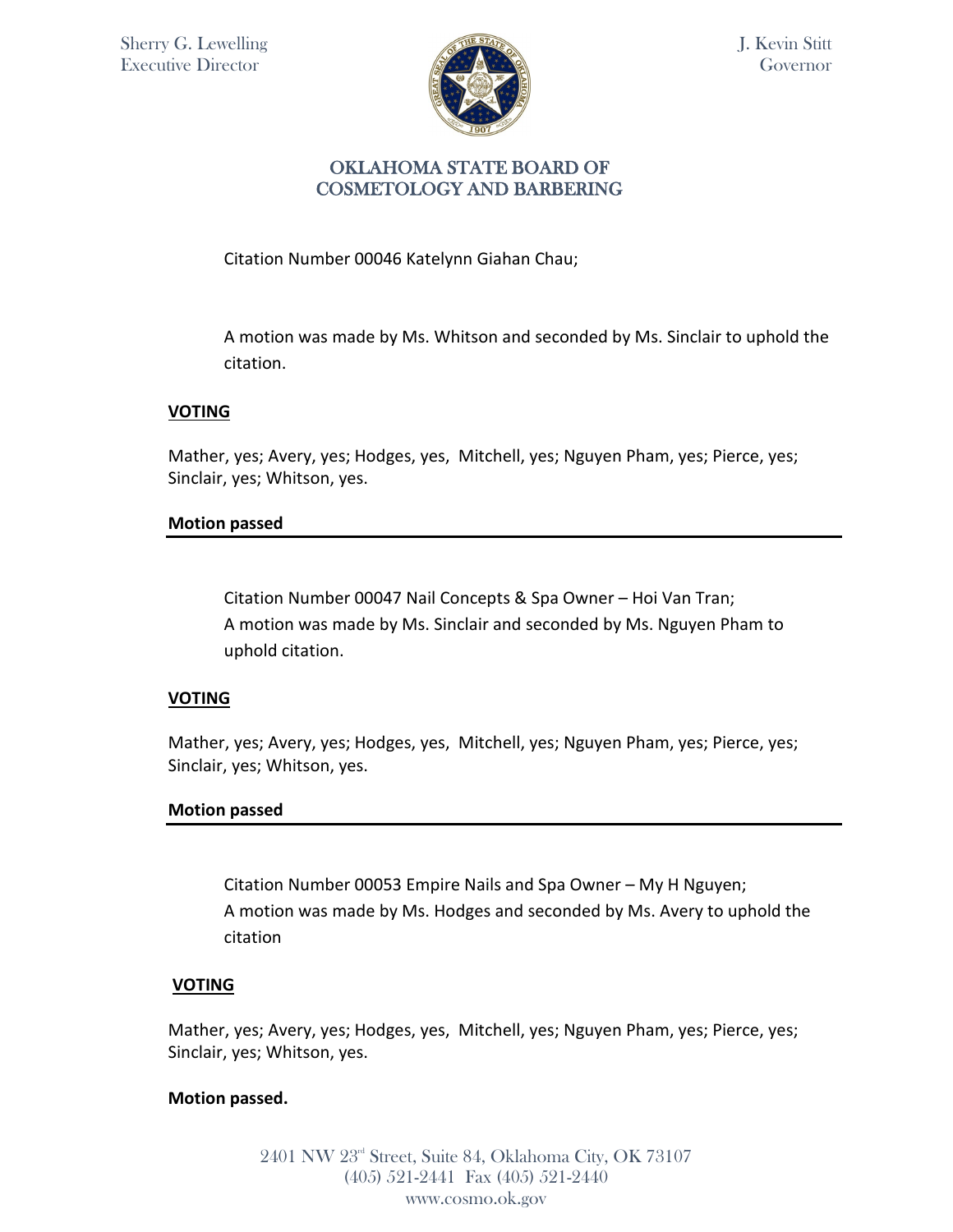

Citation Number 00056 Sapphire Nail & Spa Owner – Anh Q Pham; A motion was made by Ms. Pierce and seconded by Mr. Mitchell to uphold the citation.

## **VOTING**

Mather, yes; Avery, yes; Hodges, yes, Mitchell, yes; Nguyen Pham, yes; Pierce, yes; Sinclair, yes; Whitson, yes.

### **Motion passed**

Citation Number 00058 Nail Concepts & Spa Owner – Hoi Van Tran;

A motion was made by Ms. Avery and seconded by Ms. Nguyen Pham to uphold the citation.

### **VOTING**

Avery, yes; Hodges, yes, Mitchell, yes; Nguyen Pham, yes; Pierce, yes; Sinclair, yes; Whitson, yes.

#### **Motion passed**

Citation Number 00200 Fade N Up Barber Shop Owner – Corey E Sutter;

A motion was made by Ms. Hodges and seconded by Ms. Pierce to dismiss this citation.

## **VOTING**

Mather, yes; Avery, yes; Hodges, yes, Mitchell, no; Nguyen Pham, yes; Pierce, yes; Sinclair, no; Whitson, no.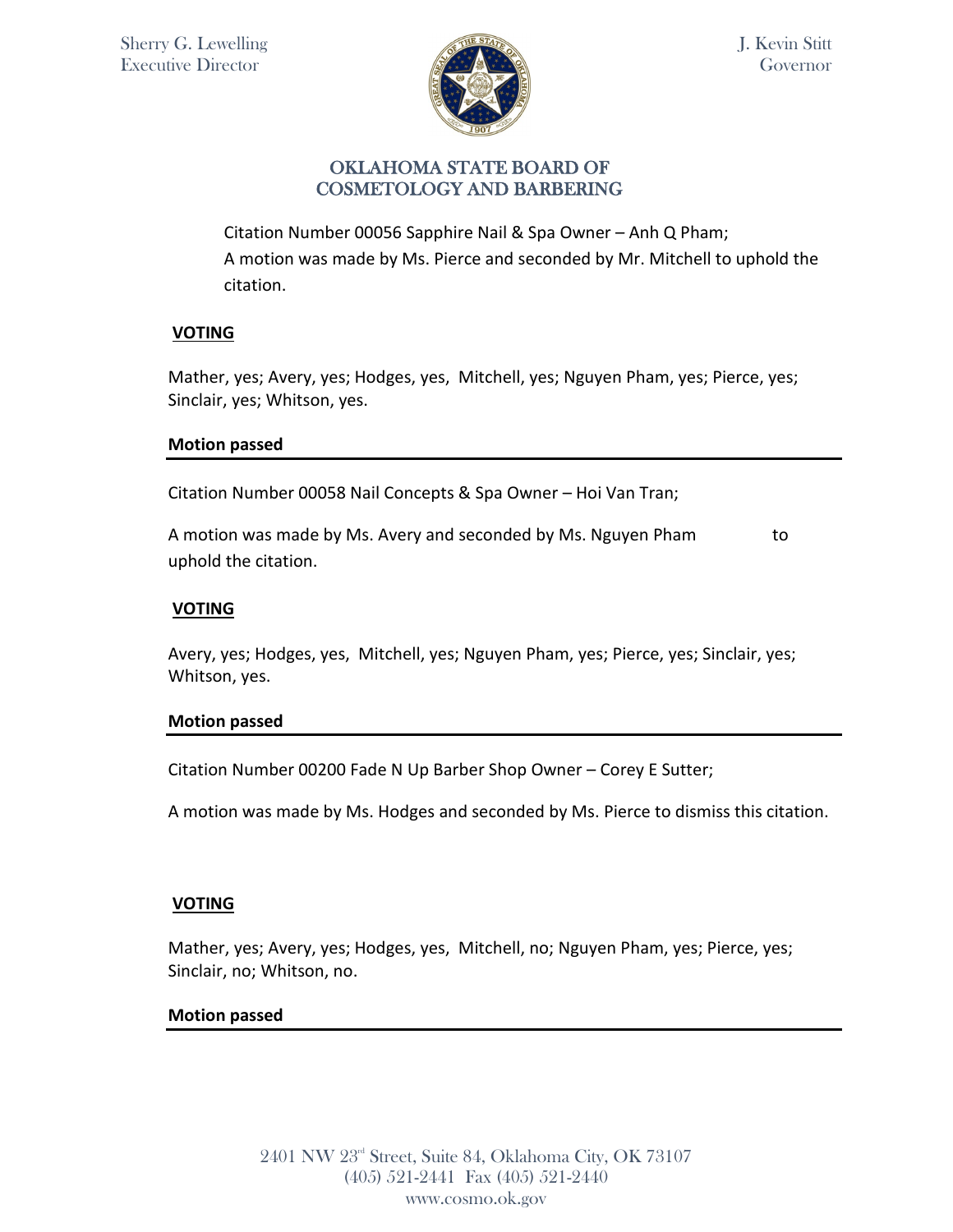

J. Kevin Stitt Governor

### OKLAHOMA STATE BOARD OF COSMETOLOGY AND BARBERING

Citation Number 00207 Faded Canvas Barber Studio Owner – Joseph D Howard II,

This citation was paid and not contested.

Citation Number 00208 Alex Torres;

This citation was paid and not contested

Citation Number 00209 Charles Baker;

This citation was paid and not contested

Citation Number 00210 Shellion Walker;

This citation was paid and not contested

Citation Number 00213 Daniel Ramirez This citation was paid and not contested

Citation Number 00214 The Exclusive Studio Owner – Rosa Retamosa Guzman This citation was paid and not contested

Citation Number 00215 Elahna Jamieson

A motion was made by Ms. Sinclair and seconded by Mr. Mitchell to uphold the citation

#### **VOTING**

Avery, yes; Hodges, yes, Mitchell, no; Nguyen Pham, yes; Pierce, yes; Sinclair, no; Whitson, no.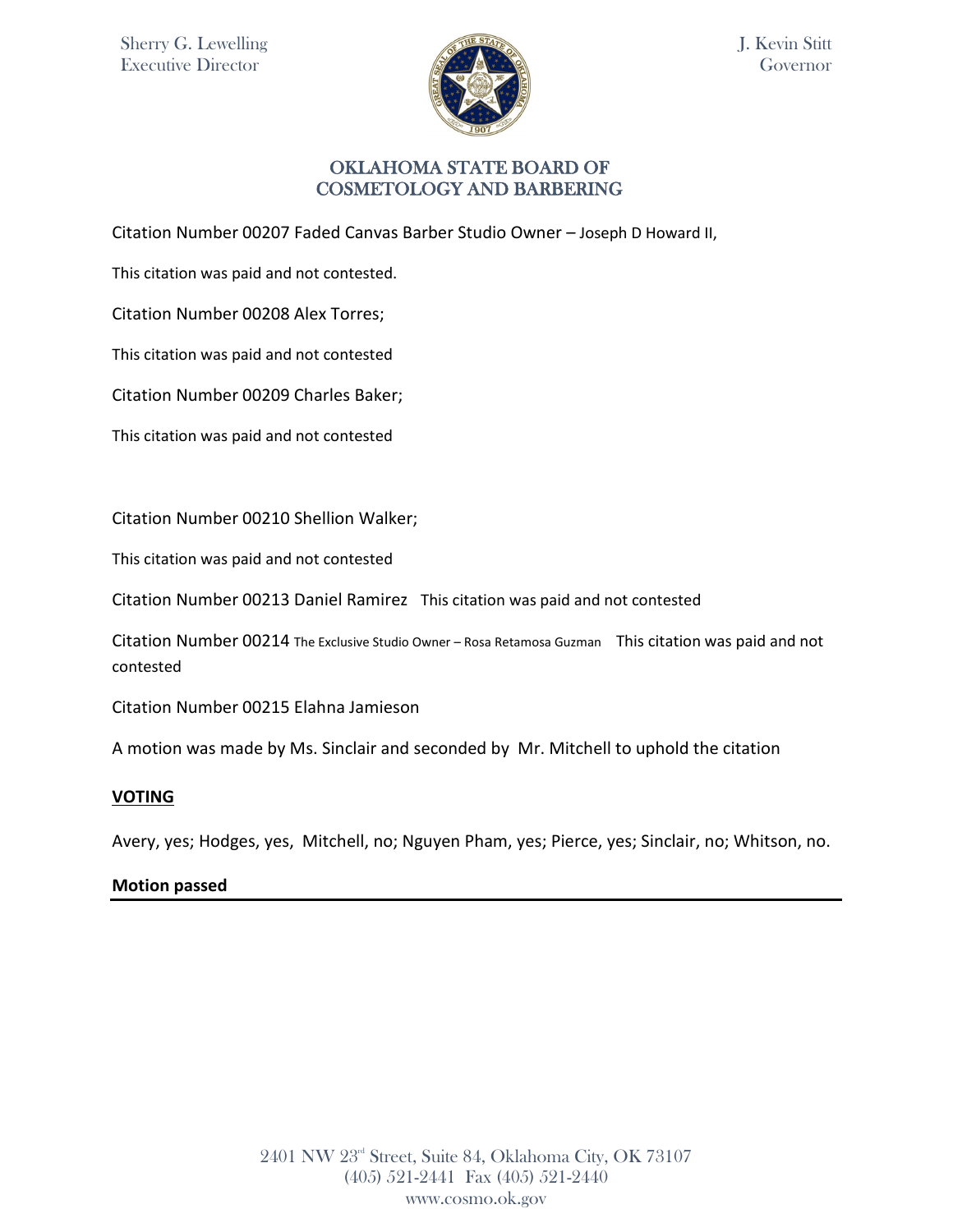

Citation Number 00216 The Nails Bar Owner – Thanh Thi Phan

A motion was made by Ms. Avery and seconded by Ms. Whitson to uphold the citation.

# **VOTING**

Avery, yes; Hodges, yes, Mitchell, no; Nguyen Pham, yes; Pierce, yes; Sinclair, no; Whitson, no.

### **Motion passed**

Citation Number 00251 Dayton Walker

A motion was made by Ms. Pierce and seconded by Ms. Sinclair to uphold the citation.

### **VOTING**

Avery, yes; Hodges, yes, Mitchell, no; Nguyen Pham, yes; Pierce, yes; Sinclair, no; Whitson, no.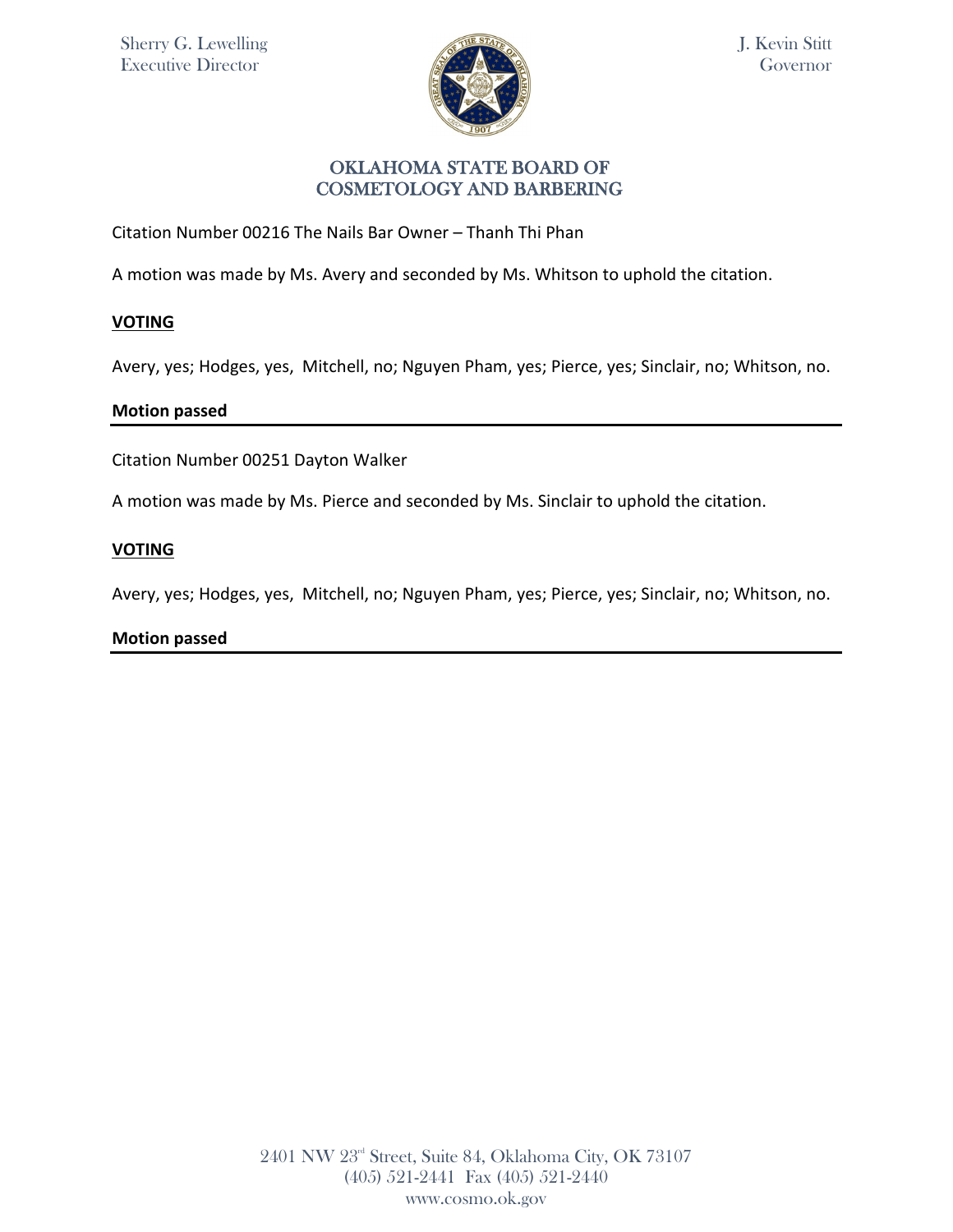

# OKLAHOMA STATE BOARD OF COSMETOLOGY AND BARBERING

7. Director's report and possible discussion– Sherry G. Lewelling

Inspections

Ms. Lewelling said she had 13 workdays left until retirement adding that she had taken

care of 80K licensees and now was time to take care of herself.

She provided some inspection totals and travel costs for Inspectors for the months of January and February 2022.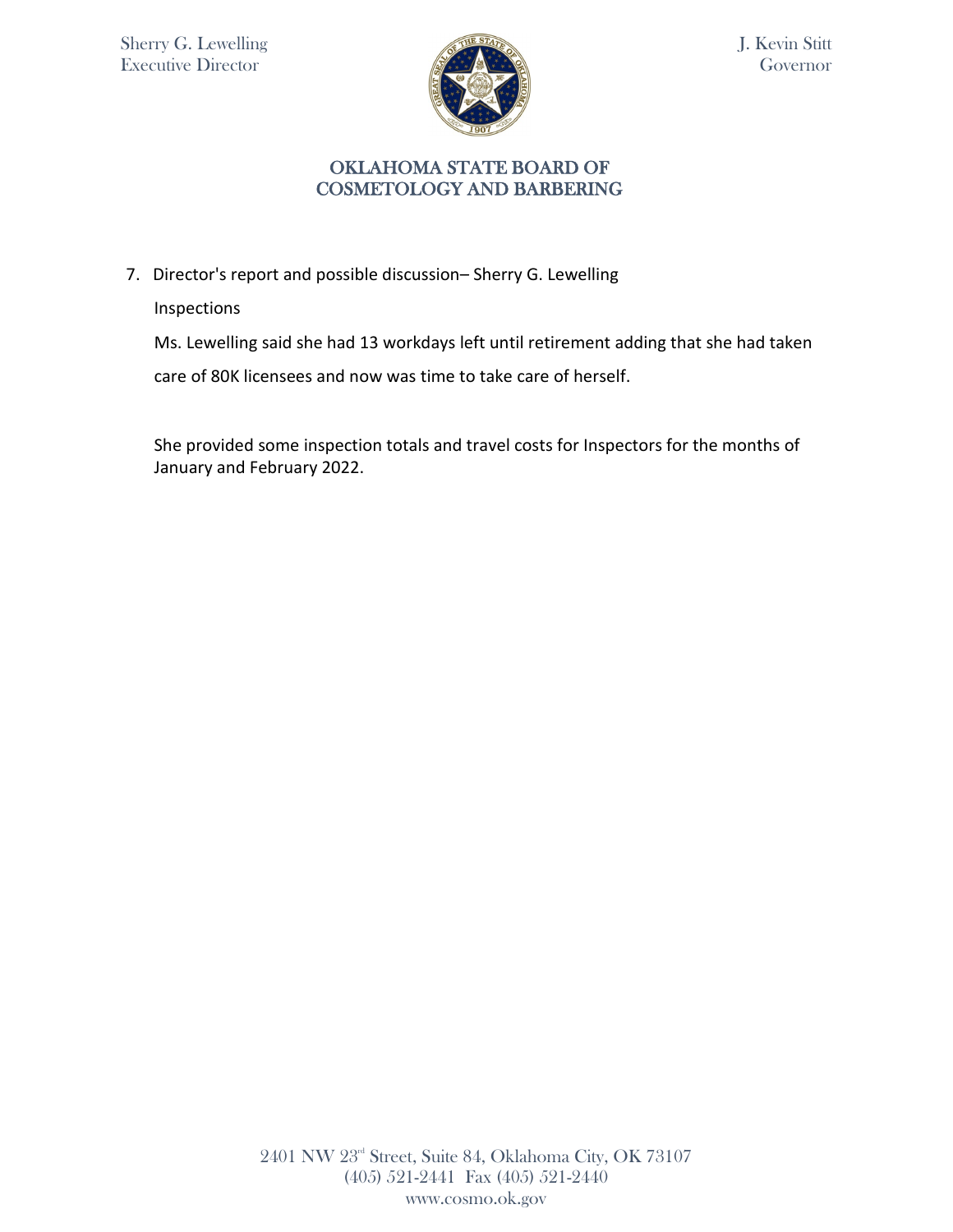

J. Kevin Stitt Governor

#### OKLAHOMA STATE BOARD OF COSMETOLOGY AND BARBERING

8. Massage Therapy Report and possible discussion– Laura Grisso-Eyster

Ms. Grisso Eyster reported that the Massage Therapy Advisory Board was scheduled to meet on February 17, 2022, but that meeting was cancelled at the last minute, as there were not enough members to make a quorum. The next scheduled meeting is scheduled for April 21, 2022. Ms. Grisso Eyster also reported on several bills that are or were being considered.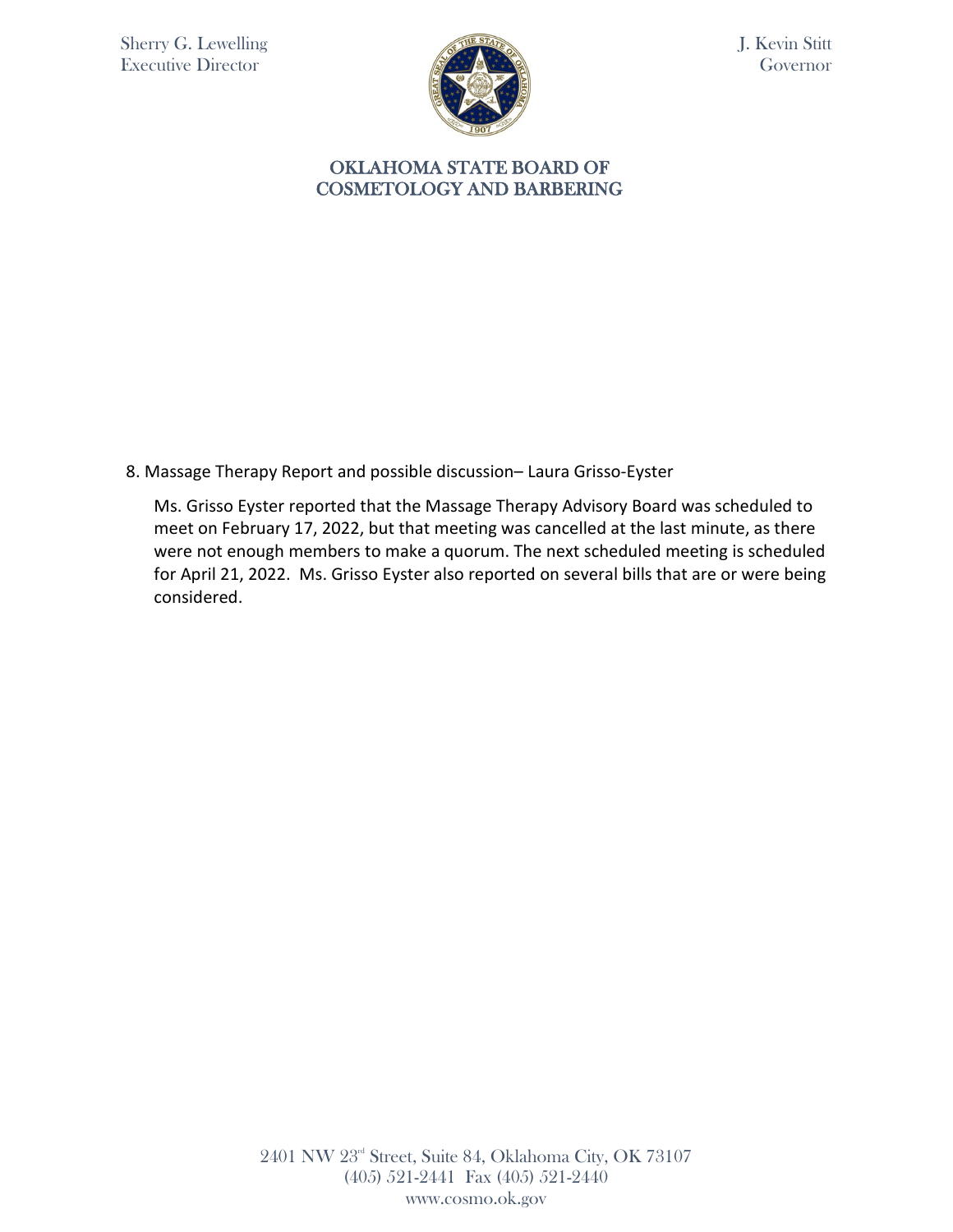

9. Legislative Committee Update and possible discussion and action – Machele Callicoat

Ms. Callicoat said that Ms. Grisso Eyster covered everything she planned to report on.

No action taken on this item.

10. Performance Committee Update and possible discussion and action – Kathy Whitson

Ms. Whitson reported that the committee met twice and discussed how the new directors performance should be evaluated.

No action was taken on this item.

11. Hiring Committee Update and possible discussion and action – Christy Mather

Ms. Mather reported that the committee should have all applications ready to review, the Board will have the decision.

No action was taken on this item.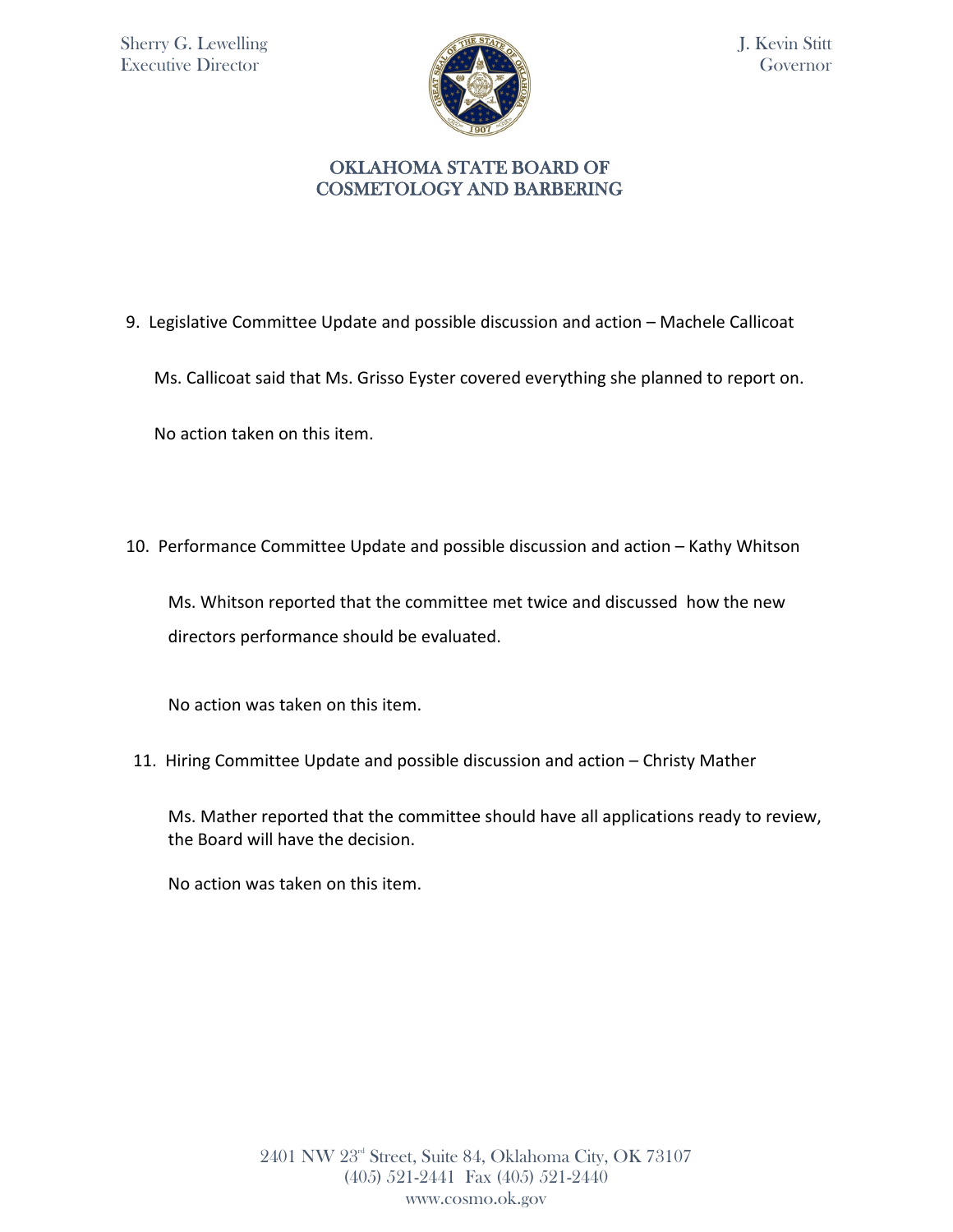

12. Discussion and possible action to enter into executive session pursuant to 25 O.S. §307(B)(1) to discuss transition plan for retiring Executive Director, Sherry G. Lewelling. Should the Board enter executive session, a vote to exit executive session shall be publicly cast. Discussion and possible action on appointing an Interim Executive Director.

> A motion was made by Ms. Mather and seconded by Ms. Pierce to enter into executive session

## **VOTING**

Mather, yes; Avery, yes; Hodges, yes, Mitchell, yes; Nguyen Pham, yes; Pierce, yes; Sinclair, yes; Whitson, yes. **Motion passed**

### \*\*\*\*\*EXECUTIVE SESSION\*\*\*\*\*

A motion was made by Ms. Pierce and seconded by Ms. Hodges to re enter open session

## **VOTING**

Mather, yes; Avery, yes; Hodges, yes, Mitchell, yes; Nguyen Pham, yes; Pierce, yes; Sinclair, yes; Whitson, yes.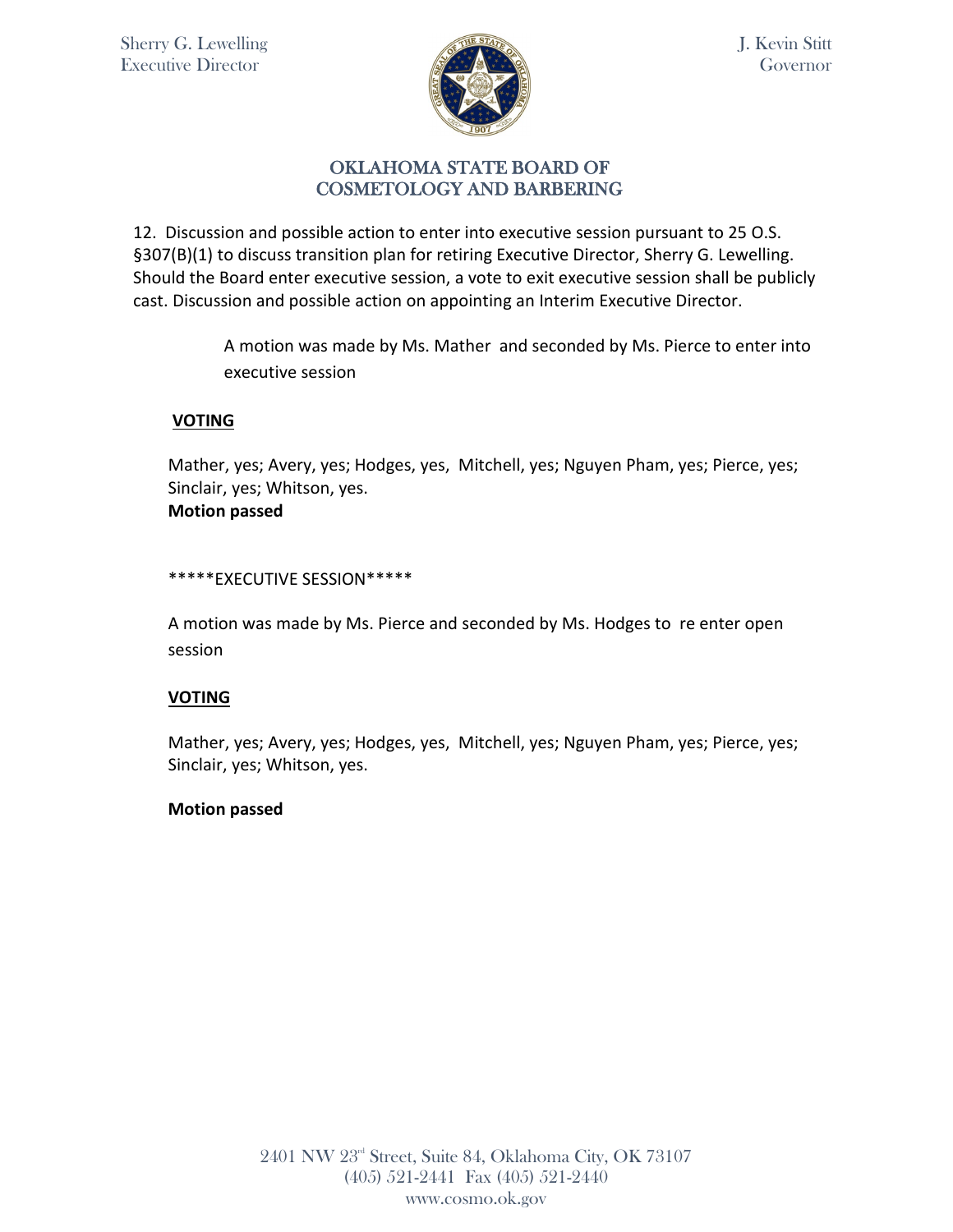

A motion was made by Ms. Hodges and seconded by Ms. Sinclair to appoint John Funderburk as interim director, with the provision he cannot hire or fire any employees, give raises but can hire a temp. do not have our permission to hire fire raises, no large decisions made during this time, just manage office on day to day basis.

Voting:

Mather, yes; Avery, yes; Hodges, yes, Mitchell, yes; Nguyen Pham, yes; Pierce, yes; Sinclair, yes; Whitson, yes.

#### **Motion passed**

A motion was made by Ms. Mather and seconded by Ms. Avery to allow Mr. Funderburk the freedom to hire a temporary employee if needed.

Voting:

Mather, yes; Avery, yes; Hodges, yes, Mitchell, yes; Nguyen Pham, yes; Pierce, yes; Sinclair, yes; Whitson, yes.

#### **Motion passed**

13. Discussion and possible action for Board Members to attend CLEAR, Council on Licensure, Enforcement & Regulation, training.

A motion was made by Ms. Hodges and seconded by Ms. Whitson to approve Board members attending CLEAR, Council on Licensure, Enforcement & Regulation, training.

## **VOTING**

Mather, yes; Avery, yes; Hodges, yes, Mitchell, yes; Nguyen Pham, yes; Pierce, yes; Sinclair, yes; Whitson, yes.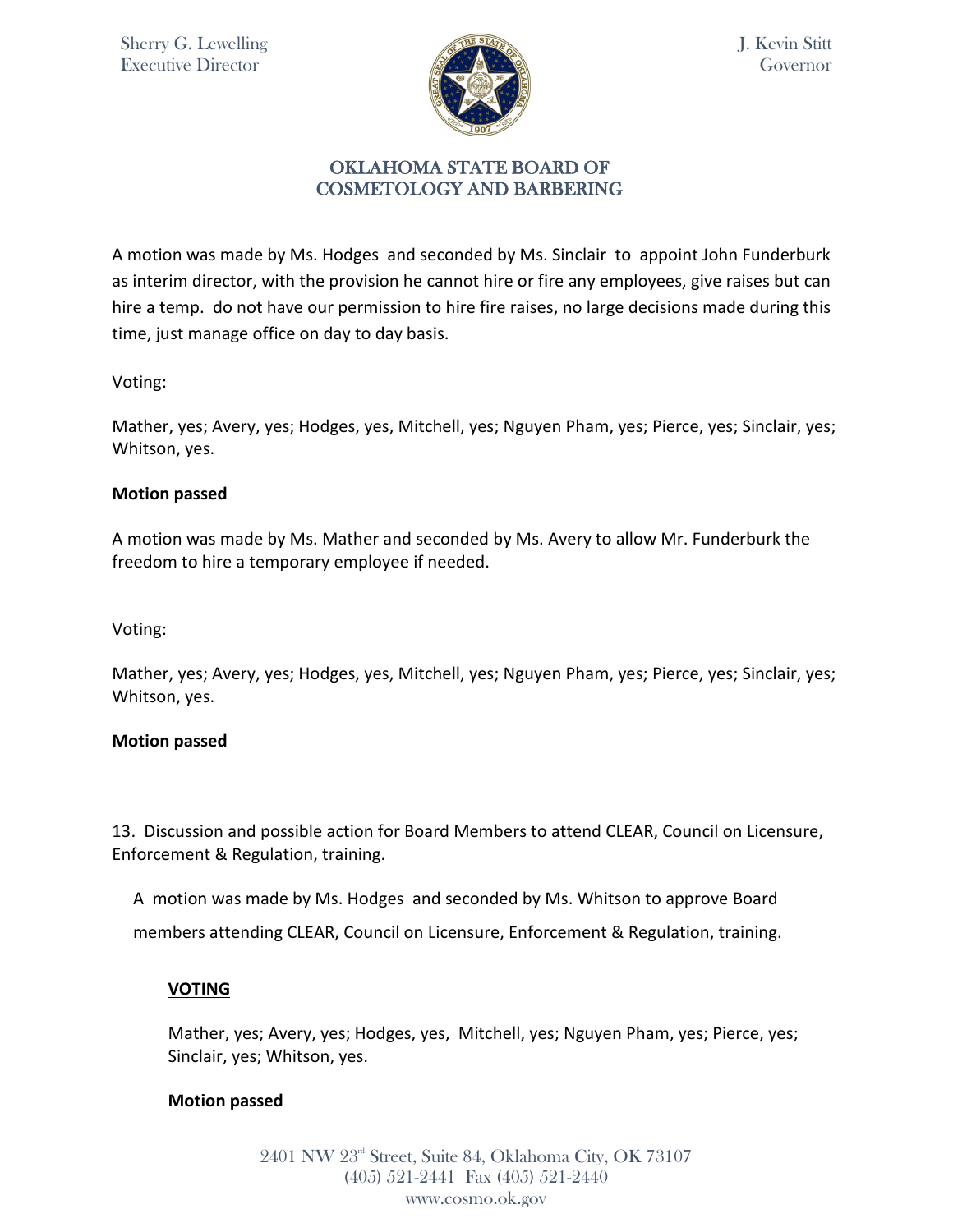

### OKLAHOMA STATE BOARD OF COSMETOLOGY AND BARBERING

14. Discussion and possible action to adopt permanent rules pursuant to 75 O.S. sec. 303. The Notice of Rulemaking Intent for the proposed rules was published in Volume 39, Number 7, of the Oklahoma Register on December 15, 2021 and Volume 39, Number 9 of the Oklahoma Register on January 18, 2022 A public hearing was held on March 7, 2022.

> CHAPTER 1. ADMINISTRATIVE OPERATIONS Subchapter 1. General Provisions 175:1-1-2. Definitions Subchapter 5. Rules of Practice 175:1-5-4. Board Sanctions 175:1-5-13 Agency rulemaking 175:1-5-15. Schedule of fines CHAPTER 10. LICENSURE OF COSMETOLOGISTS, BARBERS, SCHOOLS AND RELATED ESTABLISHMENTS SUBCHAPTER 3. Licensure of Schools PART 5. Equipment and Curriculum Requirements 175:10-3-37. Master cosmetology instructor course entrance and curriculum requirements 175:10-3-46. Master Barber instructor course, entrance and curriculum requirements SUBCHAPTER 7. Sanitation, Disinfection and Safety Standards for Establishments and Schools 175:10-7-18. Disinfection precautions before and after each patron service 175:10-7-28. Product use, knowledge and procedures SUBCHAPTER 9. Licensure of Cosmetologists, Barbers and Related occupations PART 3. State Board Examination 175:10-9-32. Failure to pass examination; re-taking failed portion; review hours 175:10-9-33. Review of hours required after failure to timely register for examination or to apply for license 175:10-9-36. Examination for hairbraiding technician certification 175:10-9-37. Examination for threading technician license PART 5. Demonstrators; Cosmetic Studios; Trade Shows; Guest Artists; Wig Dressing; Other Practices of Cosmetology and Barbering 175:10-9-55. Practices of cosmetology and barbering

A motion was made by Ms. Mather and seconded by Ms. Sinclair to adopt permanent rules as stated above, and change 174:10-7-28 (e) to read "Only professional products allowed in school to meet educational requirements."

## **VOTING**

Mather, yes; Avery, yes; Hodges, yes, Mitchell, yes; Nguyen Pham, yes; Pierce, yes; Sinclair, yes; Whitson, yes.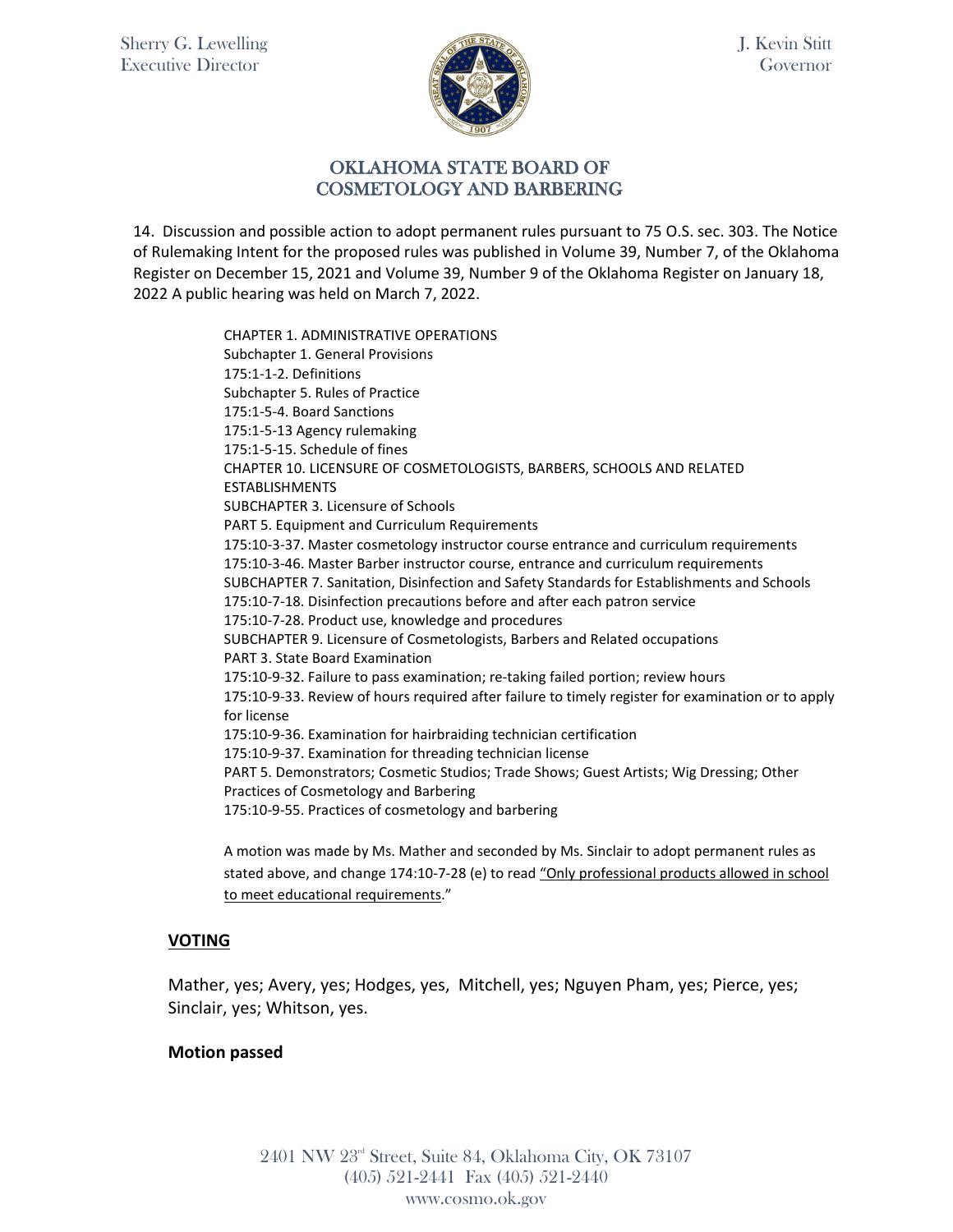

# OKLAHOMA STATE BOARD OF COSMETOLOGY AND BARBERING

# 15. Recognition of departing Executive Director, Sherry G. Lewelling

Chair Callicoat presented Ms. Lewelling with a commendation from Gov. Stitt recognizing her 24 years of service with the Oklahoma State Board of Cosmetology and Barbering and special gifts from the Board and from her employees.

Ms. Callicoat thanked Ms. Lewelling for her service and long lasting positive and meaningful changes, always fighting for our licenses, being a true trail blazer, her guidance and encouragement has helped many on the board and within the agency, for being a great and courageous leader, she has rallied the industry when needed and provided expertise for all licensees.

23.24 part 2

Ms. Lewelling thanked everyone for the privilege of serving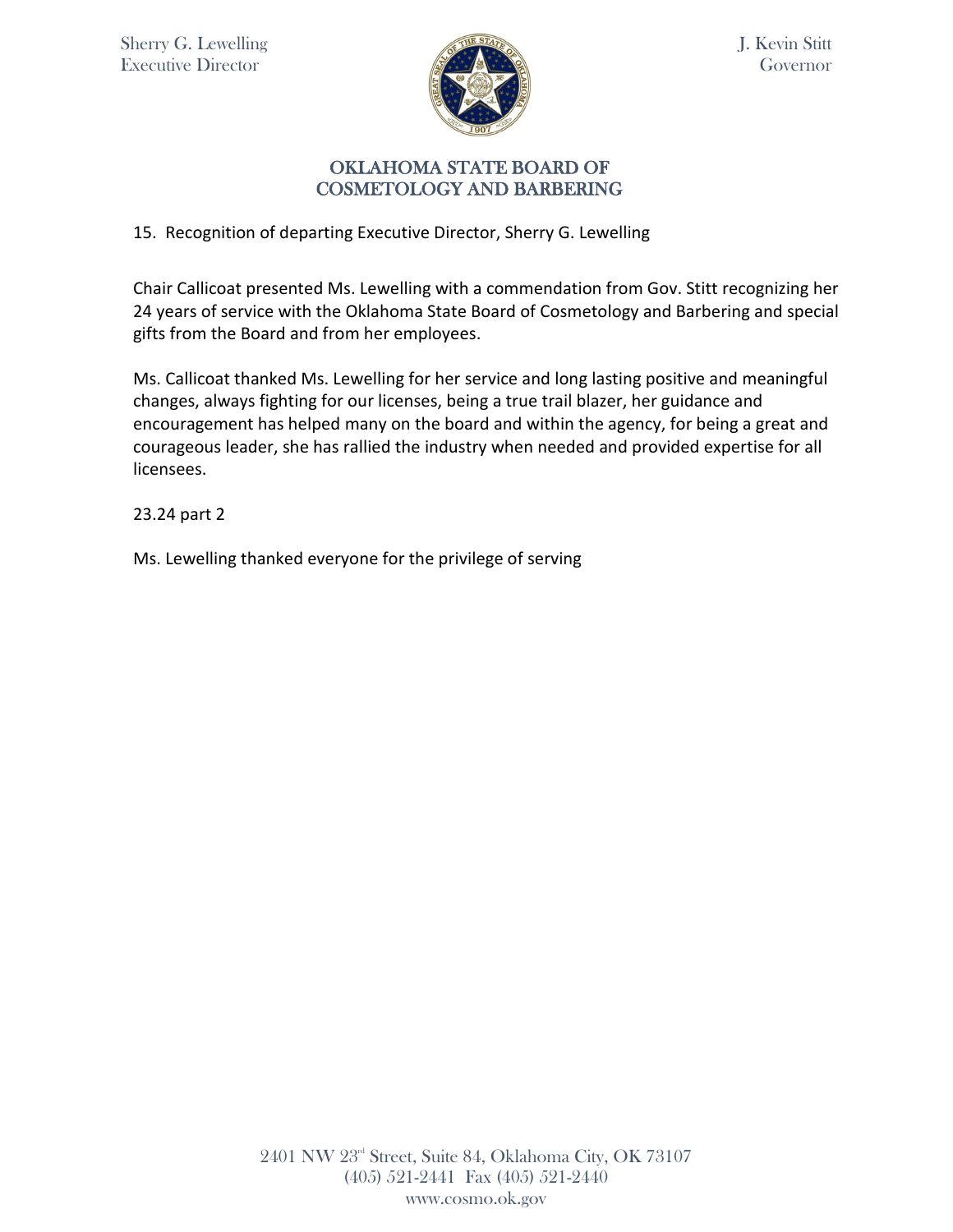

J. Kevin Stitt Governor

### OKLAHOMA STATE BOARD OF COSMETOLOGY AND BARBERING

16. New business which could not have been reasonably foreseen prior to posting of meeting agenda 25 O.S.§.311 (A)(10).

# 17. Board adjournment

2401 NW 23rd Street, Suite 84, Oklahoma City, OK 73107 (405) 521-2441 Fax (405) 521-2440 www.cosmo.ok.gov